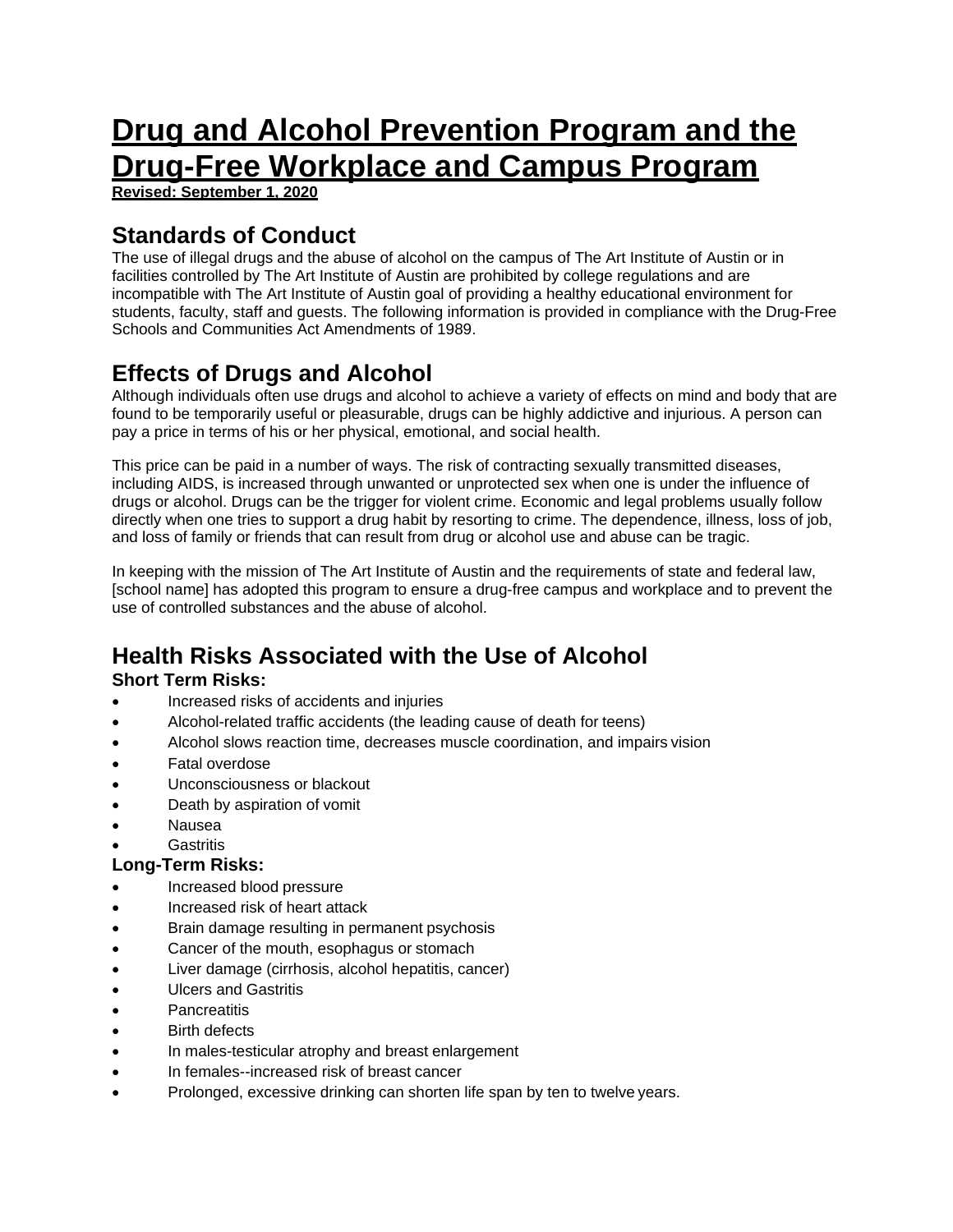# **Health Risks Associated with the Use of Drugs**

## **Amphetamines (Speed, Uppers):**

- **Malnutrition**
- **•** Hallucinations
- Dependence, psychological and sometimes physical

## **Deliriums (Aerosols, Lighter Fluid, Paint Thinner):**

- Permanent damage to lungs, brain, liver, bone marrow
- Loss of coordination, confusion, hallucinations
- Overdose causing convulsions, death

## **Depressants (Barbiturates, Tranquilizers, Methaqualone):**

- Confusion, depression, loss of coordination
- Dependence, physical and psychological
- Coma, death (caused by overdose)
- Can be lethal when combined with alcohol

## **Hallucinogens (LSD, PCP, DMT, STP, Mescaline):**

- Hallucinations, panic, irrational behaviors (which can lead to increased risk of accidents, injuries)
- Tolerance overdose leading to convulsions, coma, death
- Possible birth defects in children of LSD users

## **Intravenous Drug Use:**

- Places one at risk for HIV infection (the virus causing AIDS) when needles are shared
- **Marijuana and Hashish:**
- Chronic bronchitis
- Decreased vital capacity
- Increased risk of lung cancer
- In men lower levels of testosterone and increase in abnormal sperm count

## **Stimulants (Cocaine):**

- Painful nosebleeds and nasal erosion
- Intense *"downs"* that result in physical and/or emotional discomfort
- Tolerance and physical dependence can develop

## **Narcotics (Heroin, Morphine, Codeine, Opium):**

- **Malnutrition**
- Hepatitis
- Loss of judgment and serf-control leading to increased risk of accidents, injuries
- **Dependence**
- Overdose leading to convulsions, coma, death

# **Sanctions**

## **School Sanctions**

The Art Institute of Austin, in all of its actions, seeks to uphold local, state and federal laws. Insofar as permitted by these laws, The Art Institute of Austin will apply sanctions that could lead to a student being suspended or expelled or an employee being disciplined, suspended or dismissed for violation of The Art Institute of Austin standards of conduct. Students and employees may also be referred for prosecution. Disciplinary sanctions may include the completion of an appropriate rehabilitation program, at the student's or employee's expense, if necessary.

| <b>Offense</b>                                     | <b>Minimum Punishment</b>                                                                                      | <b>Maximum Punishment</b>                                                                                                                           |
|----------------------------------------------------|----------------------------------------------------------------------------------------------------------------|-----------------------------------------------------------------------------------------------------------------------------------------------------|
| Manufacture or delivery of<br>controlled substance | Confinement in jail for not more than<br>2 years nor less than 180 days, and a<br>fine not to exceed \$10,000. | Confinement in a state prison for life or for a term of not more<br>than 99 years nor less than 15 years, and a fine not to<br>exceed \$250,000.    |
| Possession of controlled<br>substances (drugs)     | Confinement in jail for a term of not<br>more than 180 days, a fine not to<br>exceed<br>\$2,000, or both.      | Confinement in a state prison for life or for a term of not more<br>than 99 years nor less than 10 years, and a fine not to<br>exceed<br>\$250,000. |

#### **State Sanctions in Texas**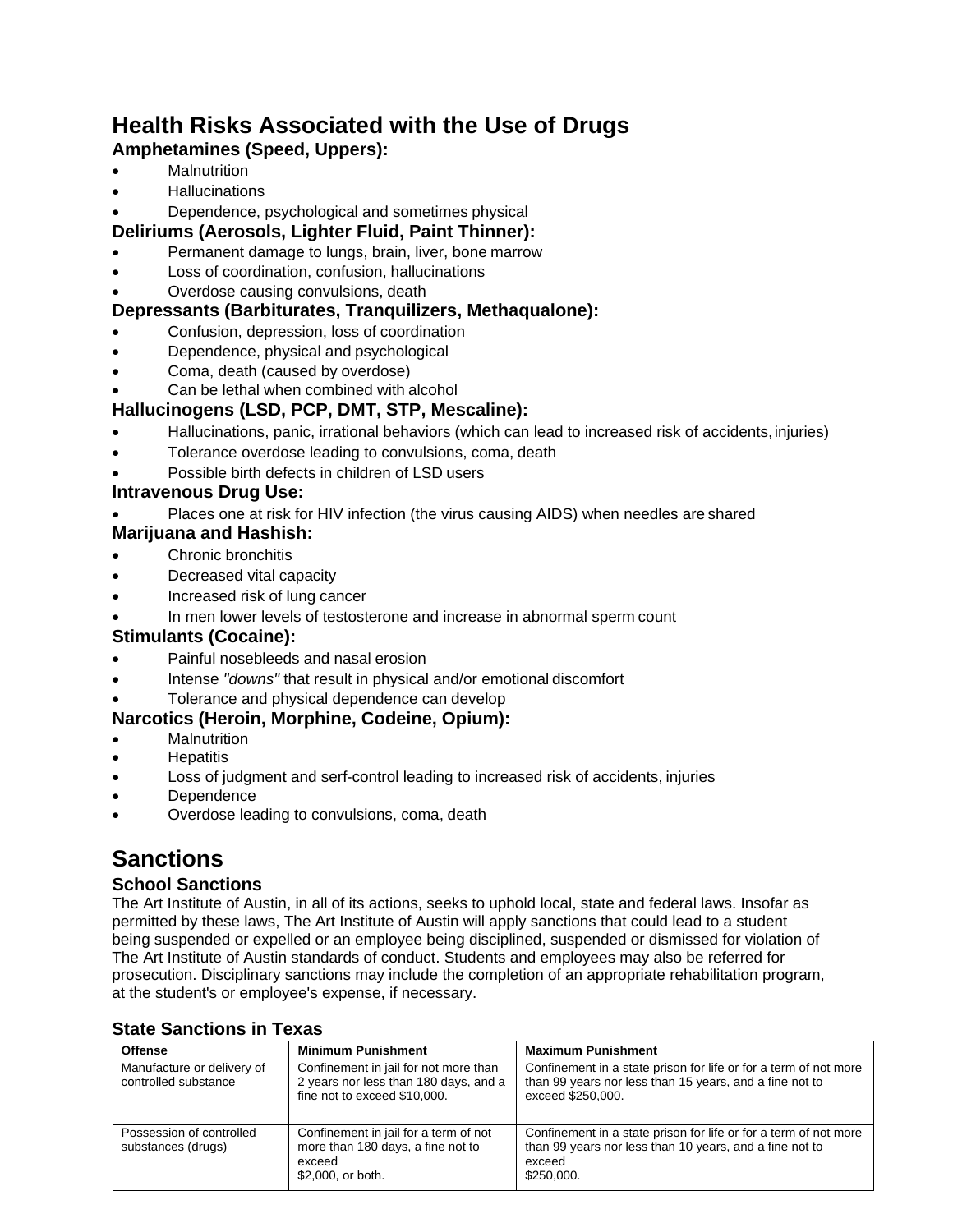| Delivery of Marijuana                                                                | Confinement in jail for a term of not<br>more than 180 days, a fine not to<br>exceed<br>\$2,000, or both.                   | Confinement in a state prison for life or for a term of not more<br>than 99 years nor less than 10 years, and a fine not to<br>exceed<br>\$100,000.                                                                                                                                                                                                                                                                                                                                                                                                                                                                                                                                                                                                                                                                                                                                                                                                           |
|--------------------------------------------------------------------------------------|-----------------------------------------------------------------------------------------------------------------------------|---------------------------------------------------------------------------------------------------------------------------------------------------------------------------------------------------------------------------------------------------------------------------------------------------------------------------------------------------------------------------------------------------------------------------------------------------------------------------------------------------------------------------------------------------------------------------------------------------------------------------------------------------------------------------------------------------------------------------------------------------------------------------------------------------------------------------------------------------------------------------------------------------------------------------------------------------------------|
| Possession of Marijuana                                                              | Confinement in jail for a term of not<br>more than 180 days, a fine not to<br>exceed<br>\$2,000, or both.                   | Confinement in a state prison for life or for a term of not more<br>than 99 years nor less than 5 years, and a fine not to exceed<br>\$50,000.                                                                                                                                                                                                                                                                                                                                                                                                                                                                                                                                                                                                                                                                                                                                                                                                                |
| Driving while intoxicated<br>(includes intoxication from<br>alcohol, drugs, or both) | Confinement in jail for a term of not more<br>than 180 days nor less than 72 hours,<br>and a fine of not more than \$2,000. | Confinement in a state prison for a term of not more than 10<br>years nor less than 2 years, and a fine of not more than<br>\$10,000.                                                                                                                                                                                                                                                                                                                                                                                                                                                                                                                                                                                                                                                                                                                                                                                                                         |
| Public intoxication (Class C<br>Misdemeanor)                                         | Fine not to exceed \$500.                                                                                                   | Section 49.02, Texas Penal Code, provides that the offense<br>of public intoxication wherein a person appears in a public<br>place while intoxicated to the degree that the person may<br>endanger himself or another person is punishable as a Class<br>C misdemeanor, unless the person is younger than 21 years<br>old, wherein Sections 106.071 and 106.115, Texas Alcoholic<br>Beverage Code apply and provide for a Class C<br>misdemeanor punishment and attendance at an alcohol<br>awareness program, and where the offender has been<br>previously convicted twice for an alcohol-related offense by a<br>minor, the punishment is a fine of not less than \$250 or more<br>than \$2000; confinement in jail for a term not to exceed 180<br>days; or both the fine and confinement; community service of<br>8 to 40 hours; suspension of Texas Driver's License or permit<br>for 30 to 180 days and attendance at an alcohol awareness<br>program. |
| Purchase of alcohol by a<br>minor                                                    | Fine to not exceed more than<br>\$500.                                                                                      | Sections 106.02, 106.071, and 106.115, Texas Alcoholic<br>Beverage Code, provide that the offense of the purchase of<br>alcohol by a minor is punishable as a Class C misdemeanor<br>and attendance at an alcohol awareness program, and when<br>the person has been previously convicted twice for an<br>alcohol-related offense by a minor, the punishment is a fine of<br>not less than \$250 or more than \$2000; confinement in jail for<br>a term not to exceed 180 days; or both the fine and<br>confinement; community service of 8 to 40 hours; suspension<br>of Texas Driver's License or permit for 30 to 180 days and<br>attendance at an alcohol awareness program.                                                                                                                                                                                                                                                                              |
| Consumption of alcohol by<br>a minor                                                 | Fine to not exceed more the than<br>\$500.                                                                                  | Sections 106.04, 106.071, and 106.115, Texas Alcoholic<br>Beverage Code, provide that the offense of consumption of<br>alcohol by a minor is punishable as a Class C misdemeanor<br>and attendance at an alcohol awareness program, and where<br>the person has been previously convicted twice for an<br>alcohol-related offense by a minor, the punishment is a fine of<br>not less than \$250 or more than \$2000; confinement in jail for<br>a term not to exceed 180 days; or both the fine and<br>confinement; community service of 8 to 40 hours; suspension<br>of Texas Driver's License or permit for 30 to 180 days and<br>attendance at an alcohol awareness program.                                                                                                                                                                                                                                                                              |
| Possession of alcohol by a<br>minor                                                  | Fines to not exceed more than<br>\$500.                                                                                     | Sections 106.05, 106.071, and 106.115, Texas Alcoholic<br>Beverage Code, provide that the possession of alcohol by a<br>minor is punishable as a Class C misdemeanor and<br>attendance at an alcohol awareness program, and where the<br>person has been previously convicted twice for an alcohol-<br>related offense by a minor, the punishment is a fine of not<br>less than \$250 or more than \$2000; confinement in jail for a<br>term not to exceed 180 days; or both the fine and<br>confinement; community service of 8 to 40 hours; suspension<br>of Texas Driver's License or permit for 30 to 180 days and<br>attendance at an alcohol awareness program.                                                                                                                                                                                                                                                                                         |
| Sale of alcohol to a minor<br>(Class A misdemeanor)                                  | A fine not to exceed \$4000 or<br>confinement in jail for a term not to<br>exceed one year or both                          | For a subsequent offense, a fine of not less than \$500 nor<br>more than \$1,000 or confinement in jail for not more than 1<br>year, or both.                                                                                                                                                                                                                                                                                                                                                                                                                                                                                                                                                                                                                                                                                                                                                                                                                 |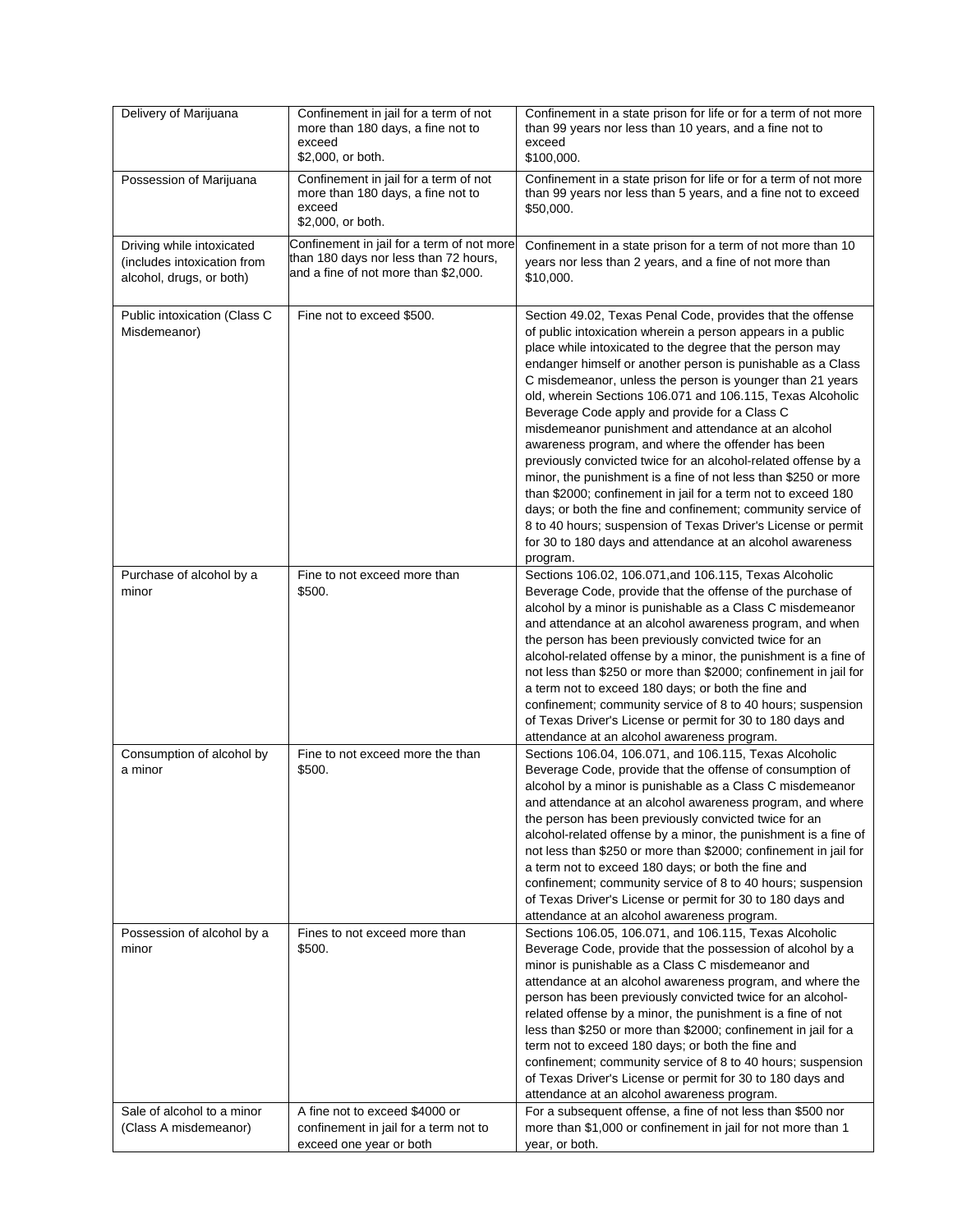#### **Federal Sanctions**

Federal penalties and sanctions for illegal possession of a controlled substance include the following: **First conviction**: up to 1 year in prison, fine of \$1,000 to \$100,000, or both **Second conviction**: at least 15 days and up to 2 years imprisonment, \$5,000 to \$250,000 fine, or both **After two drug convictions**: at least 90 days and up to 3 years in prison, \$5,000 to \$250,000 fine, or both. Special federal sentencing provisions for possession of crack cocaine include a mandatory prison term of at least 5 years and up to 20 years, fine of up to \$250,000, or both, for a first conviction if the amount of crack exceeds 5 grams, for a second conviction if amount exceeds 3 grams, and for a third or subsequent conviction if the amount exceeds 1 gram.

Additional federal sanctions may also apply including forfeiture of vehicles used to transport controlled substances, denial of federal benefits including student loans, grants, and contracts and denial or revocation of certain federal licenses and benefits (exhibit A).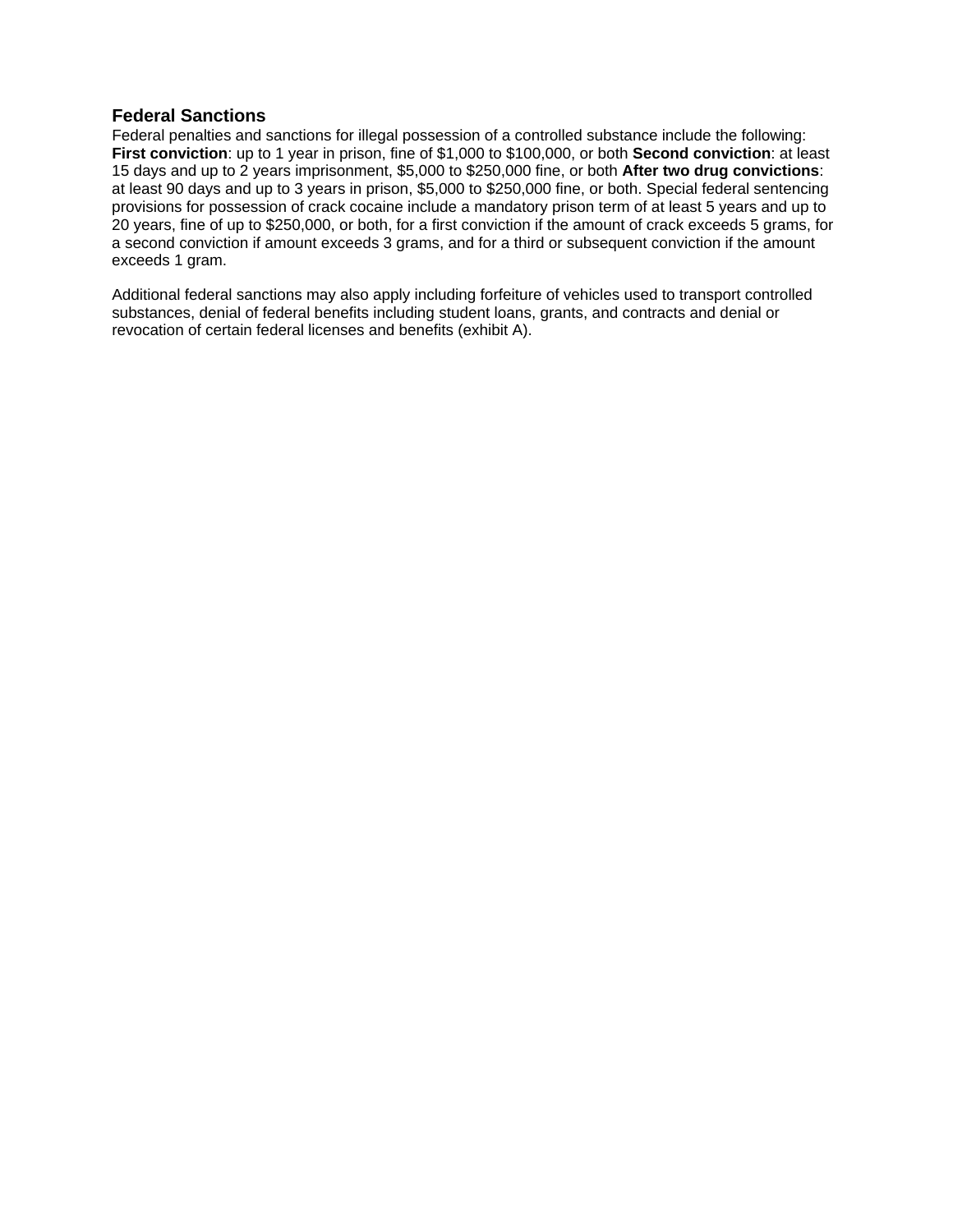#### **Exhibit A:**

| Sched                   | <b>Substance/Quantity</b>                                         | <b>Penalty</b>                                                                                                                                                                                | <b>Substance/Quantity</b>                                                   | Penalty                                                                                                                                                                                                                                                                                                                                                                     |
|-------------------------|-------------------------------------------------------------------|-----------------------------------------------------------------------------------------------------------------------------------------------------------------------------------------------|-----------------------------------------------------------------------------|-----------------------------------------------------------------------------------------------------------------------------------------------------------------------------------------------------------------------------------------------------------------------------------------------------------------------------------------------------------------------------|
| ule<br>$\mathbf{H}$     | Cocaine<br>500-4999 grams mixture                                 | First Offense: Not less than<br>5 yrs. and not more than 40 yrs.<br>If death or serious bodily injury,<br>not less than                                                                       | Cocaine<br>5 kilograms or<br>more mixture                                   | First Offense: Not less than<br>10 yrs. and not more than life. If<br>death or serious bodily injury, not<br>less than                                                                                                                                                                                                                                                      |
| Ш                       | Cocaine Base<br>28-279 grams mixture                              | 20 yrs. or more than life. Fine of<br>not more than \$5 million if an<br>individual, \$25 million if not an                                                                                   | <b>Cocaine Base</b><br>280 grams or more<br>mixture                         | 20 yrs. or more than life. Fine of not more<br>than<br>\$10 million if an individual, \$50 million if                                                                                                                                                                                                                                                                       |
| $\overline{\mathsf{N}}$ | Fentanyl<br>40-399 grams mixture                                  | individual.<br>Second Offense: Not less than                                                                                                                                                  | Fentanyl<br>400 grams or more<br>mixture                                    | not an individual.                                                                                                                                                                                                                                                                                                                                                          |
| $\overline{1}$          | Fentanyl<br>Analogue 10-99<br>grams mixture                       | 10 yrs. and not more than life. If<br>death or serious bodily injury, life<br>imprisonment. Fine of not more<br>than \$8 million if an individual,<br>\$50 million if not an individual.      | Fentanyl Analogue<br>100 grams or more<br>mixture                           | Second Offense: Not less than 20 yrs,<br>and not more than life. If death or<br>serious bodily injury, life imprisonment.<br>Fine of not more than \$20 million if an<br>individual, \$75 million if not an<br>individual.<br>2 or More Prior Offenses: Life<br>imprisonment. Fine of not more than<br>\$20 million if an individual, \$75 million<br>if not an individual. |
| ı                       | Heroin<br>100-999 grams mixture                                   |                                                                                                                                                                                               | Heroin<br>1 kilogram or more<br>mixture                                     |                                                                                                                                                                                                                                                                                                                                                                             |
| I                       | LSD<br>1-9 grams mixture                                          |                                                                                                                                                                                               | <b>LSD</b><br>10 grams or more<br>mixture                                   |                                                                                                                                                                                                                                                                                                                                                                             |
| Ħ                       | Methamphetamin<br>e 5-49 grams<br>pure or 50-499<br>grams mixture |                                                                                                                                                                                               | Methamphetamine<br>50 grams or more<br>pure or 500 grams or<br>more mixture |                                                                                                                                                                                                                                                                                                                                                                             |
| $\mathbf{H}$            | <b>PCP</b><br>10-99 grams pure<br>or 100-999 grams<br>mixture     |                                                                                                                                                                                               | <b>PCP</b><br>100 grams or more<br>pure or 1 kilogram<br>or more mixture    |                                                                                                                                                                                                                                                                                                                                                                             |
|                         |                                                                   |                                                                                                                                                                                               |                                                                             |                                                                                                                                                                                                                                                                                                                                                                             |
|                         |                                                                   |                                                                                                                                                                                               |                                                                             |                                                                                                                                                                                                                                                                                                                                                                             |
|                         |                                                                   | Penalty                                                                                                                                                                                       |                                                                             |                                                                                                                                                                                                                                                                                                                                                                             |
| I & II Substances       | Substance/Quantity<br>Any Amount Of Other Schedule                | Fine \$1 million if an individual, \$5 million if not an individual.                                                                                                                          |                                                                             | First Offense: Not more that 20 yrs. If death or serious bodily injury, not less than 20 yrs. or more than Life.                                                                                                                                                                                                                                                            |
|                         | Any Drug Product Containing<br>Gamma Hydroxybutyric Acid          | individual,                                                                                                                                                                                   |                                                                             | Second Offense: Not more than 30 yrs. If death or serious bodily injury, life imprisonment. Fine \$2 million if an                                                                                                                                                                                                                                                          |
| IV) 1 Gram              | Flunitrazepam (Schedule                                           | \$10 million if not an individual.                                                                                                                                                            |                                                                             |                                                                                                                                                                                                                                                                                                                                                                             |
| Schedule III Drugs      | Any Amount Of Other                                               | <b>First Offense:</b> Not more than 10 yrs. If death or serious bodily injury, not<br>more that 15 yrs. Fine not more than \$500,000 if an individual, \$2.5 million<br>if not an individual. |                                                                             |                                                                                                                                                                                                                                                                                                                                                                             |
|                         |                                                                   | million if an individual, \$5 million if not an individual.                                                                                                                                   |                                                                             | Second Offense: Not more than 20 yrs. If death or serious injury, not more than 30 yrs. Fine not more than \$1                                                                                                                                                                                                                                                              |
|                         | Any Amount Of All Other<br>Schedule IV Drugs (other than one      | First Offense: Not more than 5 yrs. Fine not more than \$250,000 if an<br>individual, \$1 million if not an individual.                                                                       |                                                                             |                                                                                                                                                                                                                                                                                                                                                                             |
|                         | gram or more of Flunitrazepam)                                    | individual.                                                                                                                                                                                   |                                                                             | Second Offense: Not more than 10 yrs. Fine not more than \$500,000 if an individual, \$2 million if other than an                                                                                                                                                                                                                                                           |
|                         | Any Amount Of All Schedule V Drugs                                | First Offense: Not more than 1 yr. Fine not more than \$100,000 if an<br>individual, \$250,000 if not an individual.                                                                          |                                                                             |                                                                                                                                                                                                                                                                                                                                                                             |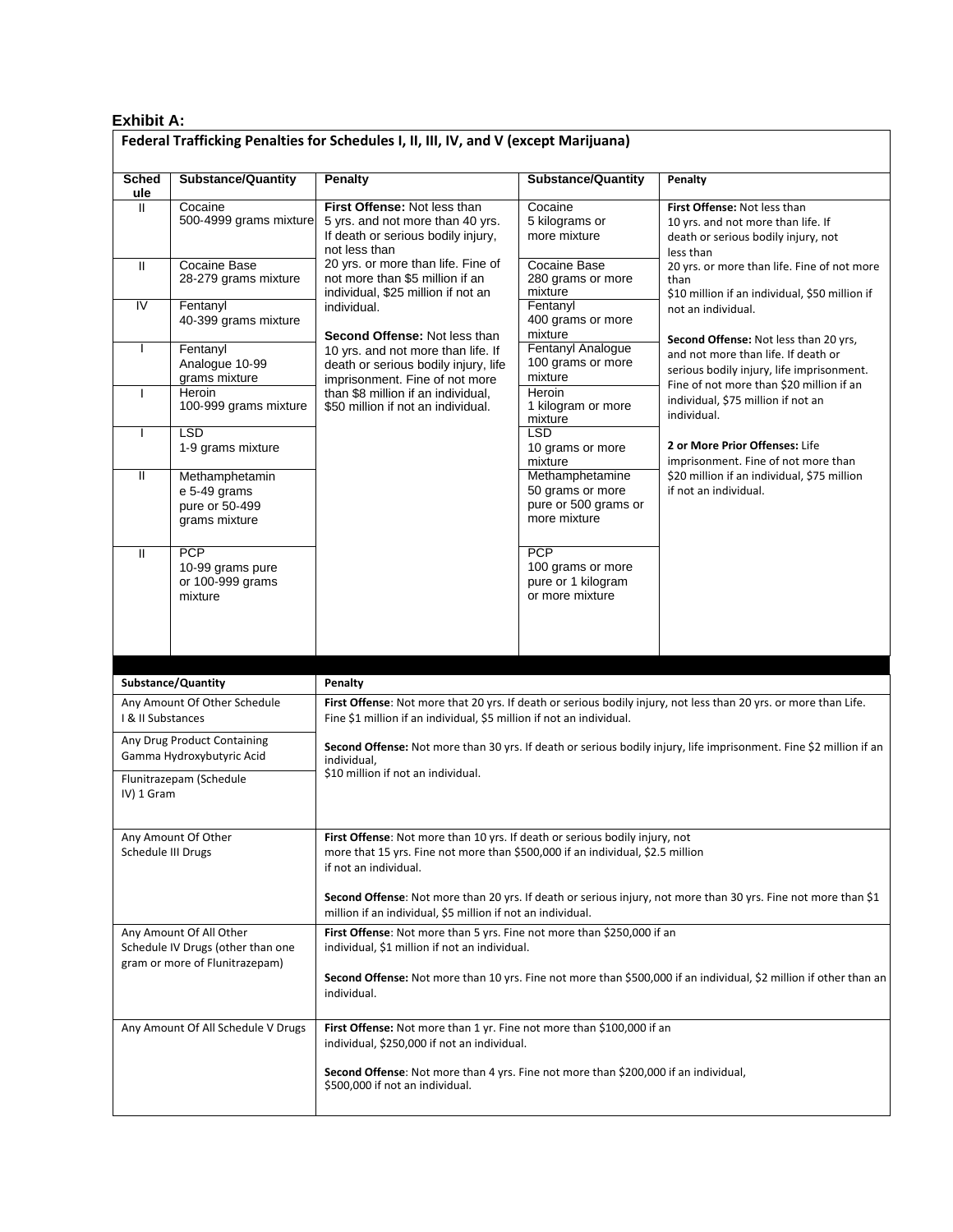| Federal Trafficking Penalties for Marijuana, Hashish and Hashish Oil, Schedule I Substances                                                                                        |                                                                                                                                                                                                                                                                                                                                                                                                                                                            |  |  |
|------------------------------------------------------------------------------------------------------------------------------------------------------------------------------------|------------------------------------------------------------------------------------------------------------------------------------------------------------------------------------------------------------------------------------------------------------------------------------------------------------------------------------------------------------------------------------------------------------------------------------------------------------|--|--|
| Marijuana<br>1,000 kilograms or more<br>marijuana mixture or 1,000<br>or more marijuana plants                                                                                     | First Offense: Not less than 10 yrs. or more than life. If death or serious bodily injury, not less than<br>20 yrs., or more than life. Fine not more than \$10 million if an individual, \$50 million if other than an<br>individual.<br>Second Offense: Not less than 20 yrs. or more than life. If death or serious bodily injury, life<br>imprisonment. Fine not more than<br>\$20 million if an individual, \$75 million if other than an individual. |  |  |
| Marijuana<br>100 to 999 kilograms marijuana<br>mixture<br>or 100 to 999 marijuana plants                                                                                           | First Offense: Not less than 5 yrs. or more than 40 yrs. If death or serious bodily injury, not less<br>than 20 yrs. or more than life. Fine not more than \$5 million if an individual, \$25 million if other than<br>an individual.<br>Second Offense: Not less than 10 yrs. or more than life. If death or serious bodily injury, life<br>imprisonment. Fine not more than<br>\$8 million if an individual, \$50million if other than an individual.    |  |  |
| Marijuana<br>50 to 99 kilograms marijuana<br>mixture,<br>50 to 99 marijuana plants<br>Hashish<br>More than 10 kilograms<br>Hashish Oil                                             | First Offense: Not more than 20 yrs. If death or serious bodily injury, not less than 20 yrs. or more<br>than life. Fine \$1 million if an individual, \$5 million if other than an individual.<br>Second Offense: Not more than 30 yrs. If death or serious bodily injury, life imprisonment. Fine \$2<br>million if an individual, \$10 million if other than an individual.                                                                             |  |  |
| More than 1 kilogram<br>Marijuana<br>less than 50 kilograms<br>marijuana (but does not include<br>50 or more marijuana plants<br>regardless of weight)<br>1 to 49 marijuana plants | First Offense: Not more than 5 yrs. Fine not more than \$250,000, \$1 million if other than an individual.<br>Second Offense: Not more than 10 yrs. Fine \$500,000 if an individual, \$2 million if other than<br>individual.                                                                                                                                                                                                                              |  |  |
| <b>Hashish</b><br>10 kilograms or less<br>Hashish Oil<br>1 kilogram or less                                                                                                        |                                                                                                                                                                                                                                                                                                                                                                                                                                                            |  |  |